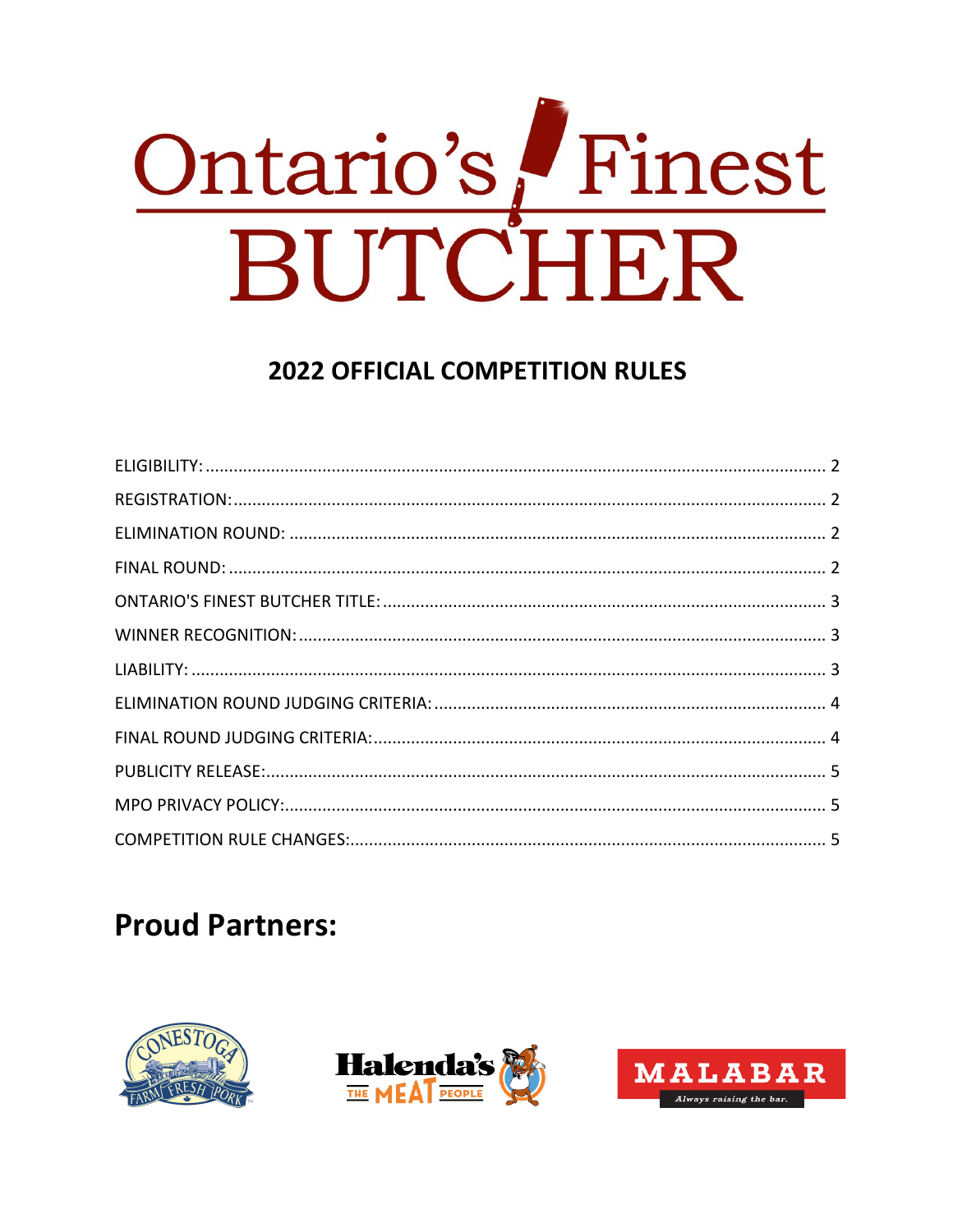## <span id="page-1-1"></span>**2022 OFFICIAL COMPETITION RULES**

## <span id="page-1-0"></span>**ELIGIBILITY:**

Maximum two (2) competitors per company.

Entrants must be available for the elimination round on September 12, 2022 and the finals on October 14, 2022.

## **REGISTRATION:**

A **non-refundable** entry fee of \$175 +HST per entry for member companies or \$350+HST per entry for non-member company or individual must be submitted with the completed registration form **by 4:30pm (EST) August 12, 2022**. Entries will be registered on date payment received. If for any reason the competition is cancelled the entry fee will be returned. **Substitutions will be accepted (for the elimination round only).**

A confirmation will be sent upon the closing of registration and participants will be provided with more detailed information on the competition, including COVID-19 Protocols where applicable.

## <span id="page-1-2"></span>**ELIMINATION ROUND:**

The first stage of the competition will take place on **Monday, September 12** at Halenda's - The Meat Store, located at 2110 Dundas St East, Unit #2, Mississauga.

Each competitor will be given 30 minutes to break down a pork bone-in leg (rind on), bone-in shoulder butt, and bone-in loin.

Competitors must bring their own knives, tools and personal protective equipment. A saw will be available for use but shared with other competitors.

The degree of boning and the choice of retail cuts will be the competitor's choice. Judging in the elimination round is based on the **competitor's individual skills** and not against others. (See judging criteria on page 5.)

The three competitors moving on to the finals will be announced the following day.

## <span id="page-1-3"></span>**FINAL ROUND:**

The top three butchers with the highest score from the elimination round will proceed to the finals. The finals will take place on October 14 at the Niagara Falls Convention Centre.

The three finalists will have 30 minutes to transform their mystery protein(s) into appealing, creative, and properly merchandised consumer-ready products. Competitors will be required to create this display using the meat supplied, and merchandising aids, ingredients, and seasonings provided.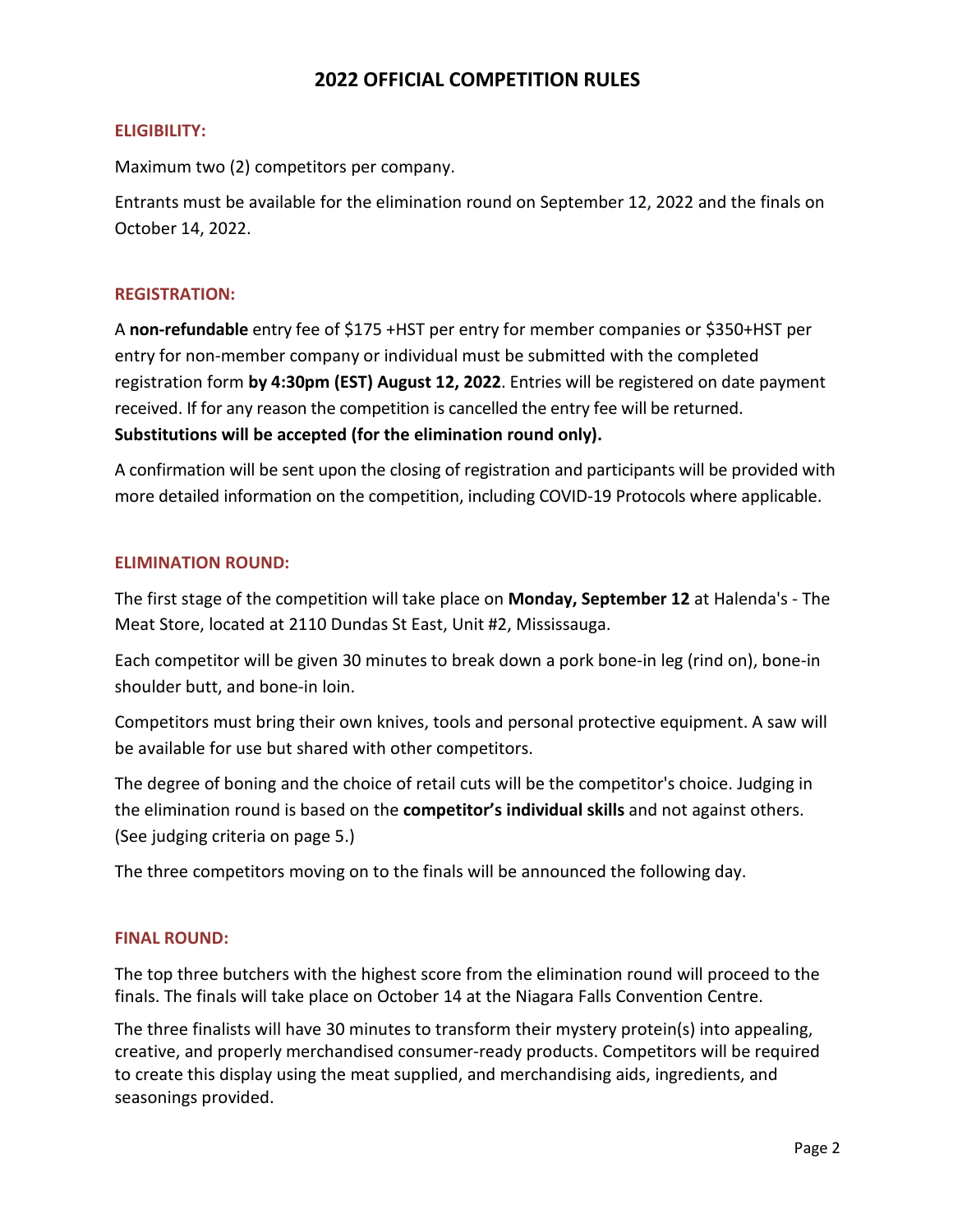## <span id="page-2-0"></span>**ONTARIO'S FINEST BUTCHER TITLE:**

An individual can enter the competition as often as they would like however, can only win the title of Ontario's Finest Butcher a maximum three (3) times. The winning butcher may be asked to participate as a judge in future competitions assuming no conflict of interest.

## <span id="page-2-1"></span>**WINNER RECOGNITION:**

- a) Ontario's Finest Butcher and the member company (when applicable) will be presented with a personalized plaque at the awards banquet on October 15 at Fallsview Casino in Niagara Falls.
- b) Both the individual and the member company may use the Ontario's Finest Butcher title and logo.
- c) MPO will promote the winner via:
	- A press release distributed province-wide to food, lifestyle, business, trade and agricultural media
	- A local release targeted directly to media in their region
	- Recognition on **meatpoultryon.ca**, BLOCKtalk and Word on the BLOCK
	- Social media announcements on Facebook and Twitter
- d) YouTube videos from the 2020, 2019, 2018, and 2017 competitions may be found at [www.youtube.com/user/OntMeatPoultry.](http://www.youtube.com/user/OntMeatPoultry)

## <span id="page-2-2"></span>**LIABILITY:**

While the MPO will be undertaking measures to ensure the safety of all competitors, MPO does not assume any responsibility for the protection and safeguarding of any persons for health or any other reasons. Competitors will be required to sign a waiver.

Ontario's Finest **BUTCHER**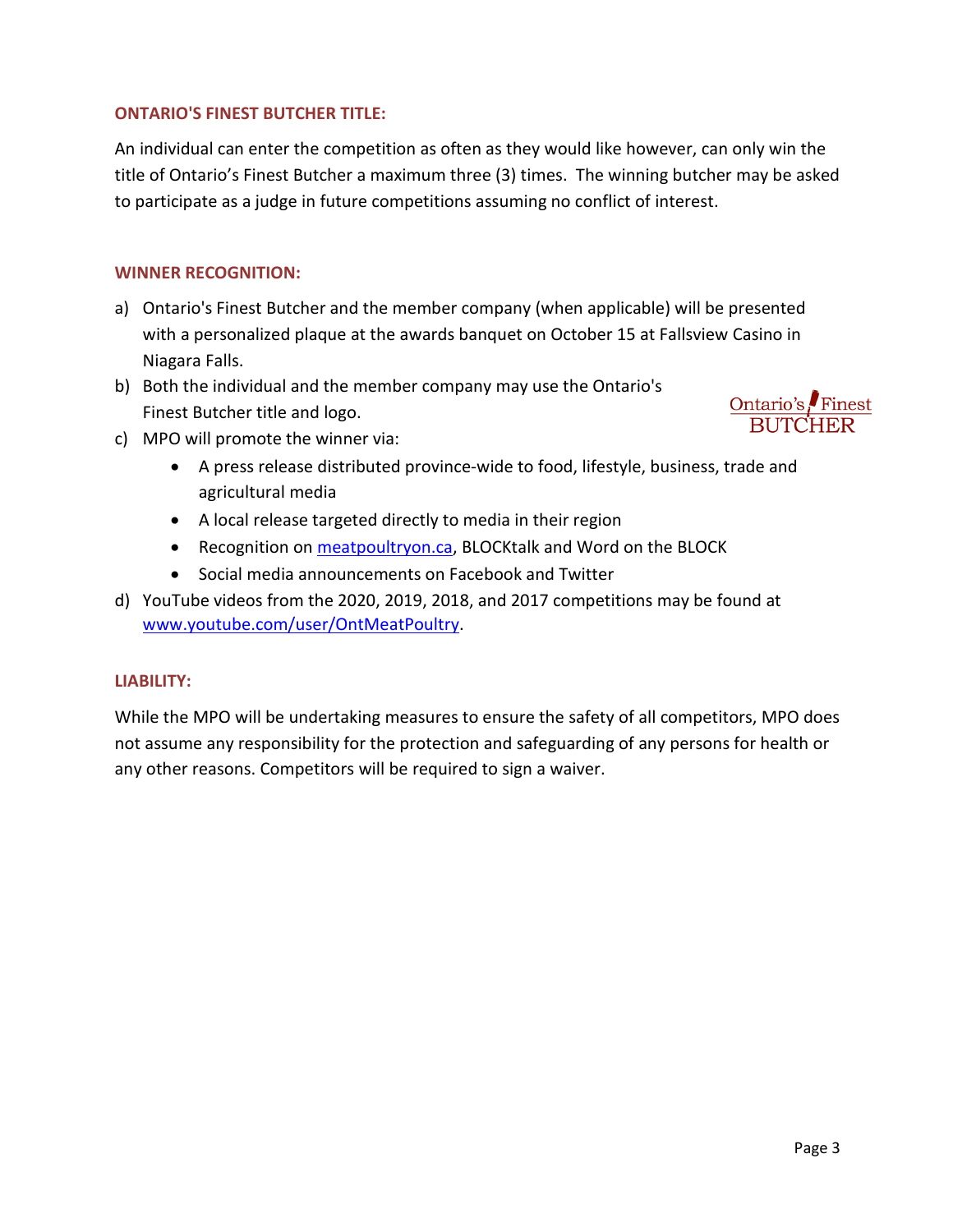## <span id="page-3-0"></span>**ELIMINATION ROUND JUDGING CRITERIA:**

A panel of esteemed judges will determine the top three butchers to move on to the final round. Judges will be evaluating the competitors for the degree of difficulty/efficiency and skill level in boning styles and finished product choices to maximize yield, profitability and presentation. Points will be awarded based on the following criteria:

## **a) Professionalism and Workmanship**

*Subjective observation by judges for technique and craft including:*

- 1. Boning, trimming, cutting and tying skills
- 2. Trim Qualities
- 3. Speed and Efficiency

#### **b) Primal Cut Utilization**

S*ubjective observation by judges for:*

- 1. Primal Utilization
- 2. Innovation and Creativity of Products
- 3. Customer Appeal

#### **c) Value and Yield Optimization**

*Analysis of yield and profitability are computer generated.*

- 1. Yield
- 2. Margin
- **\*\* Note trim will be calculated as a zero value.**

## <span id="page-3-1"></span>**FINAL ROUND JUDGING CRITERIA:**

The judges will award points based on:

#### **a) Workmanship**

- 1. Boning Trimming, Cutting and Tying Skills
- 2. Primal Utilisation & Value Adding
- 3. Speed and Efficiency
- 4. General Housekeeping

#### **b) Merchandising**

- 5. Innovation and Creativity of Products
- 6. Display Innovation
- 7. Saleability and Cookability of Products
- <span id="page-3-2"></span>8. Professionalism